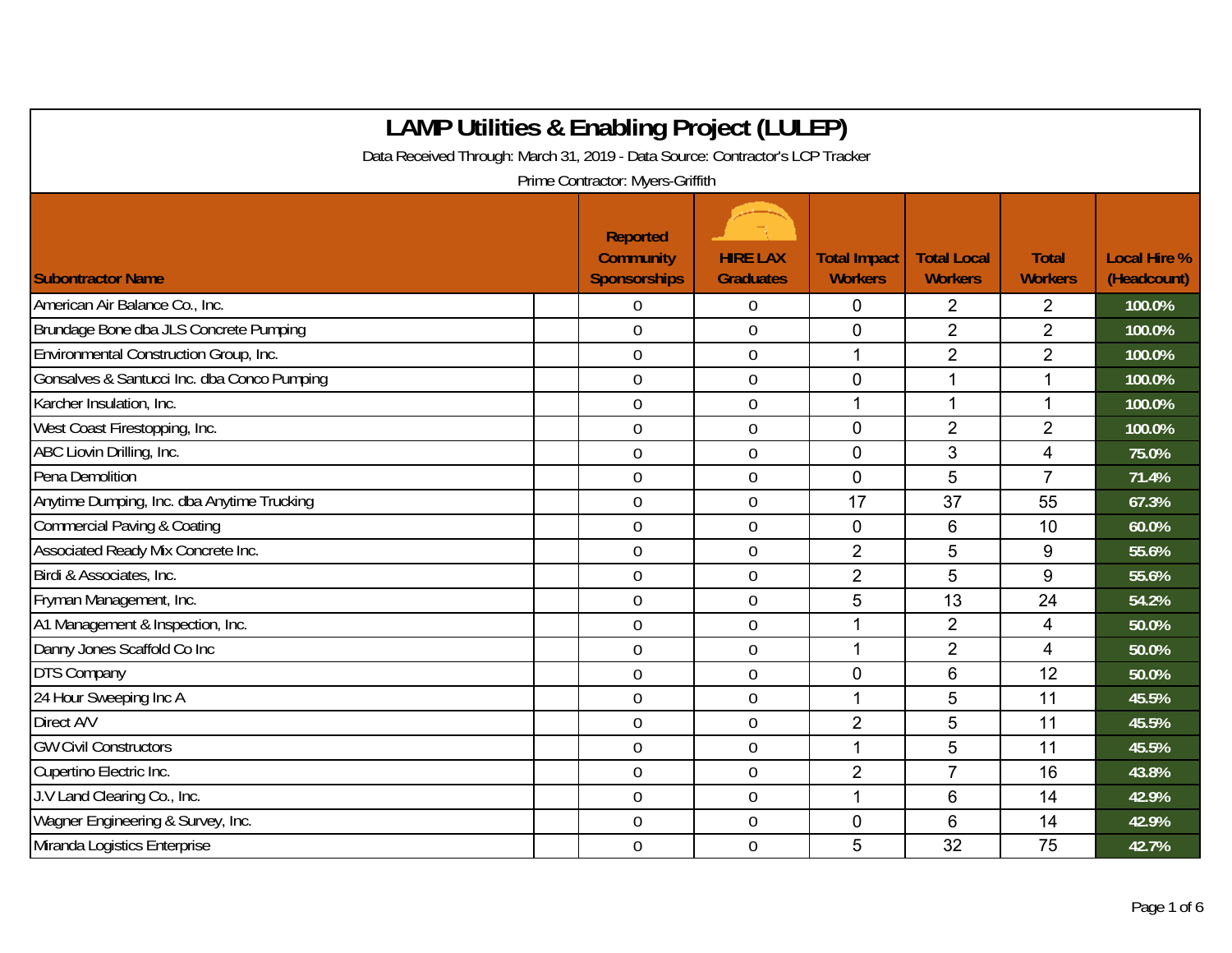| <b>LAMP Utilities &amp; Enabling Project (LULEP)</b><br>Data Received Through: March 31, 2019 - Data Source: Contractor's LCP Tracker | Prime Contractor: Myers-Griffith                           |                                     |                                       |                                      |                                |                                    |
|---------------------------------------------------------------------------------------------------------------------------------------|------------------------------------------------------------|-------------------------------------|---------------------------------------|--------------------------------------|--------------------------------|------------------------------------|
| <b>Subontractor Name</b>                                                                                                              | <b>Reported</b><br><b>Community</b><br><b>Sponsorships</b> | <b>HIRE LAX</b><br><b>Graduates</b> | <b>Total Impact</b><br><b>Workers</b> | <b>Total Local</b><br><b>Workers</b> | <b>Total</b><br><b>Workers</b> | <b>Local Hire %</b><br>(Headcount) |
| Resource Environmental, Inc.                                                                                                          | $\overline{0}$                                             | $\mathbf 0$                         | $\overline{2}$                        | 16                                   | 39                             | 41.0%                              |
| Alert Insulation Co., Inc.                                                                                                            | $\Omega$                                                   | $\mathbf 0$                         | $\overline{0}$                        | $\overline{4}$                       | 10                             | 40.0%                              |
| Pan-Pacific Mechanical                                                                                                                | $\overline{0}$                                             | $\mathbf 0$                         | $\overline{0}$                        | $\overline{2}$                       | 5                              | 40.0%                              |
| Terra Pave, Inc.                                                                                                                      | $\boldsymbol{0}$                                           | $\mathbf 0$                         | 1                                     | 4                                    | 10                             | 40.0%                              |
| <b>Taft Electric Company</b>                                                                                                          | $\overline{0}$                                             | $\overline{0}$                      | 6                                     | 12                                   | 31                             | 38.7%                              |
| B & D Equipment Rental, Inc.                                                                                                          | $\overline{0}$                                             | $\mathbf 0$                         | $\mathbf 0$                           | 14                                   | 37                             | 37.8%                              |
| Izurieta Fence Company, Inc.                                                                                                          | $\mathbf 0$                                                | $\mathbf 0$                         | $\mathbf 0$                           | 3                                    | 8                              | 37.5%                              |
| Corradini Corp.                                                                                                                       | $\overline{0}$                                             | $\mathbf 0$                         | 1                                     | 4                                    | 11                             | 36.4%                              |
| GGG Demolition, Inc.                                                                                                                  | $\overline{0}$                                             | $\mathbf 0$                         | $\mathbf 0$                           | 4                                    | 11                             | 36.4%                              |
| Psomas                                                                                                                                | $\overline{0}$                                             | $\mathbf 0$                         | $\overline{0}$                        | $\overline{4}$                       | 11                             | 36.4%                              |
| Griffith Company                                                                                                                      | $\overline{2}$                                             | $\mathbf{1}$                        | 12                                    | 58                                   | 161                            | 36.0%                              |
| <b>Red Hawk Services</b>                                                                                                              | $\mathbf 0$                                                | $\mathbf 0$                         | 3                                     | 6                                    | 17                             | 35.3%                              |
| Comet Electric, Inc.                                                                                                                  | $\overline{0}$                                             | $\overline{0}$                      | 1                                     | 23                                   | 66                             | 34.8%                              |
| Myers & Sons Griffith, JV                                                                                                             | $\mathfrak{Z}$                                             | $\overline{2}$                      | 9                                     | 39                                   | 114                            | 34.2%                              |
| Building Electronic Controls, Inc.                                                                                                    | $\overline{0}$                                             | $\mathbf 0$                         | $\mathbf 0$                           | $\overline{2}$                       | 6                              | 33.3%                              |
| <b>Concrete Coring Company</b>                                                                                                        | $\mathbf 0$                                                | $\overline{0}$                      | 1                                     | 8                                    | 24                             | 33.3%                              |
| Max Out Inc.                                                                                                                          | $\boldsymbol{0}$                                           | $0\,$                               | $\overline{4}$                        | 8                                    | 24                             | 33.3%                              |
| Royal Electric Company                                                                                                                | $\overline{0}$                                             | $\mathbf 0$                         | $\mathbf 0$                           | 1                                    | 3                              | 33.3%                              |
| Techniquex, Inc.                                                                                                                      | $\mathbf 0$                                                | $\mathbf 0$                         | $\mathbf 0$                           | $\overline{2}$                       | $6\phantom{1}$                 | 33.3%                              |
| Versatile Coatings Inc.                                                                                                               | $\overline{0}$                                             | $\mathbf 0$                         | $\mathbf 0$                           | 4                                    | 12                             | 33.3%                              |
| Myers & Sons Construction LP                                                                                                          | $\overline{0}$                                             | $\mathbf 0$                         | 1                                     | 13                                   | 41                             | 31.7%                              |
| Crown Fence Co                                                                                                                        | $\overline{0}$                                             | $\mathbf 0$                         | $\mathbf{1}$                          | 9                                    | 30                             | 30.0%                              |
| ISEC, Inc.                                                                                                                            | $\overline{0}$                                             | $\boldsymbol{0}$                    | $\overline{2}$                        | 10                                   | 34                             | 29.4%                              |
| Matrix Environmental, Inc.                                                                                                            | $\overline{0}$                                             | $\overline{0}$                      | $\mathbf 0$                           | 5                                    | 17                             | 29.4%                              |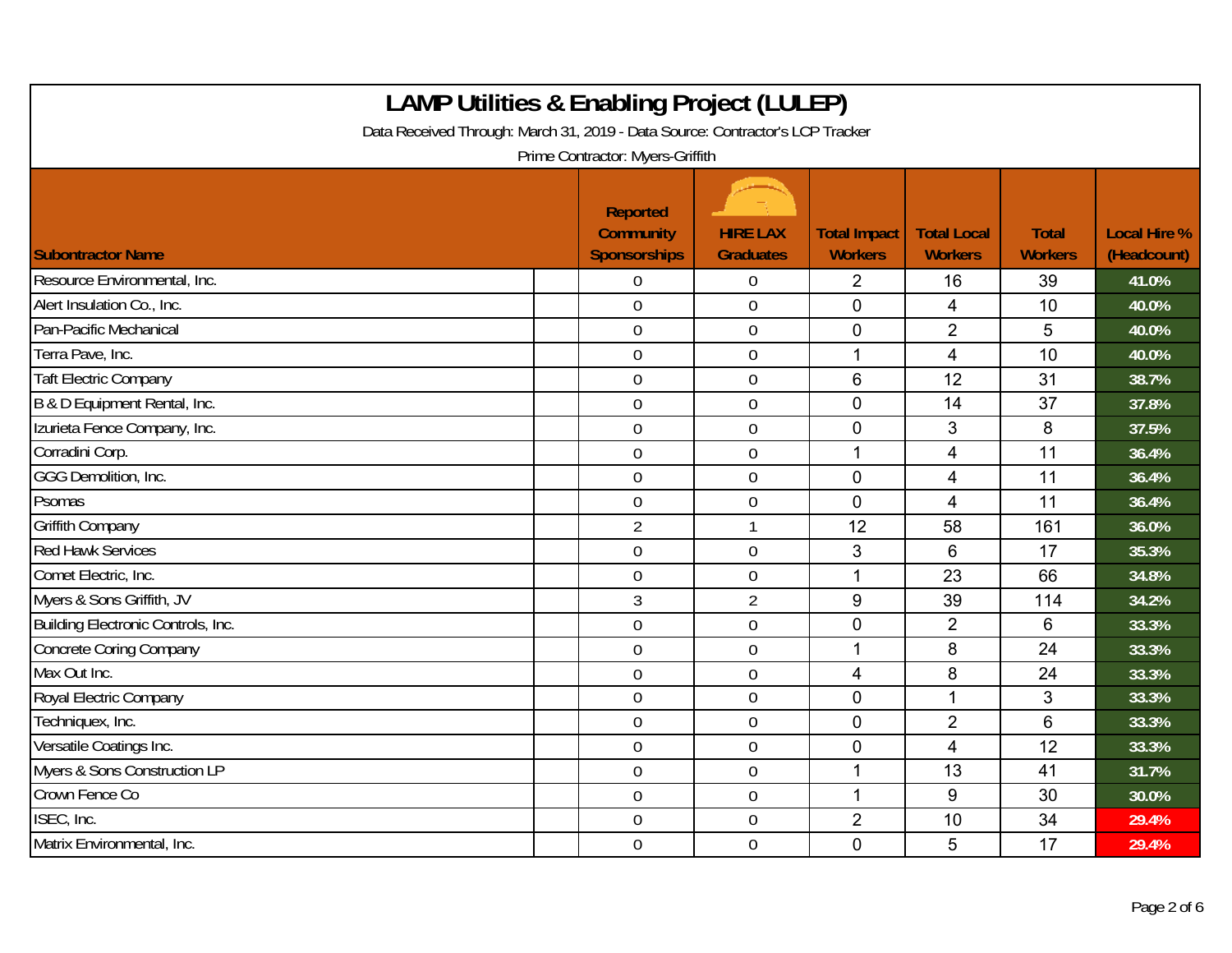| <b>LAMP Utilities &amp; Enabling Project (LULEP)</b><br>Data Received Through: March 31, 2019 - Data Source: Contractor's LCP Tracker |            | Prime Contractor: Myers-Griffith                    |                                     |                                       |                                      |                                |                                    |
|---------------------------------------------------------------------------------------------------------------------------------------|------------|-----------------------------------------------------|-------------------------------------|---------------------------------------|--------------------------------------|--------------------------------|------------------------------------|
| <b>Subontractor Name</b>                                                                                                              |            | Reported<br><b>Community</b><br><b>Sponsorships</b> | <b>HIRE LAX</b><br><b>Graduates</b> | <b>Total Impact</b><br><b>Workers</b> | <b>Total Local</b><br><b>Workers</b> | <b>Total</b><br><b>Workers</b> | <b>Local Hire %</b><br>(Headcount) |
| Anderson Charnesky Structural Steel, Inc.                                                                                             |            | $\overline{0}$                                      | 0                                   | $\mathbf 0$                           | $\overline{2}$                       | $\overline{7}$                 | 28.6%                              |
| N-U Enterprise                                                                                                                        |            | $\mathbf 0$                                         | $\mathbf 0$                         | 1                                     | 8                                    | 28                             | 28.6%                              |
| Wilson & Hampton Painting Contractors                                                                                                 |            | $\boldsymbol{0}$                                    | $\boldsymbol{0}$                    | $\mathbf{1}$                          | $\overline{2}$                       | $\overline{7}$                 | 28.6%                              |
| CMB Structures, Inc.                                                                                                                  | NEW        | $\boldsymbol{0}$                                    | $\boldsymbol{0}$                    | $\overline{0}$                        | $\overline{2}$                       | $\overline{7}$                 | 28.6%                              |
| <b>ABC Resources</b>                                                                                                                  |            | $\overline{0}$                                      | $\mathbf 0$                         | $\overline{2}$                        | 5                                    | 18                             | 27.8%                              |
| RMA Group, Inc.                                                                                                                       |            | $\overline{0}$                                      | $\overline{0}$                      | 3                                     | 5                                    | 18                             | 27.8%                              |
| AMPCO Landscape, Inc.                                                                                                                 |            | $\overline{0}$                                      | $\mathbf 0$                         | $\mathbf 0$                           | $\overline{2}$                       | 8                              | 25.0%                              |
| Blois Construction, Inc.                                                                                                              |            | $\mathbf 0$                                         | $\mathbf 0$                         | 4                                     | 12                                   | 48                             | 25.0%                              |
| So-Cal Insulation, Inc.                                                                                                               |            | $\mathbf 0$                                         | $\mathbf 0$                         | 1                                     | 1                                    | 4                              | 25.0%                              |
| <b>DC Traffic Control</b>                                                                                                             | <b>NEW</b> | $\mathbf 0$                                         | $\mathbf 0$                         | $\mathbf 0$                           | $\overline{2}$                       | 8                              | 25.0%                              |
| BC Rentals, Inc. dba BC Traffic Specialist                                                                                            |            | $\overline{0}$                                      | $\overline{0}$                      | $\overline{0}$                        | 3                                    | 13                             | 23.1%                              |
| Nor Cal Pipeline Services                                                                                                             |            | $\mathbf 0$                                         | $\mathbf 0$                         | 1                                     | 5                                    | 22                             | 22.7%                              |
| Giroux Glass, Inc.                                                                                                                    |            | $\mathbf 0$                                         | $\mathbf 0$                         | $\mathbf 0$                           | $\overline{2}$                       | $\boldsymbol{9}$               | 22.2%                              |
| LNA Concrete Structures, Inc.                                                                                                         |            | $\overline{0}$                                      | $\mathbf 0$                         | $\overline{0}$                        | $\overline{2}$                       | 9                              | 22.2%                              |
| Meadows Sheet Metal & Air Conditioning, Inc.                                                                                          |            | $\mathbf 0$                                         | $\mathbf 0$                         | $\overline{2}$                        | 10                                   | 45                             | 22.2%                              |
| Sterndahl Enterprises, Inc.                                                                                                           |            | $\mathbf 0$                                         | $\mathbf 0$                         | $\overline{2}$                        | 6                                    | 28                             | 21.4%                              |
| Twining, Inc                                                                                                                          |            | $\overline{0}$                                      | $\overline{0}$                      | 1                                     | 4                                    | 19                             | 21.1%                              |
| Bali Construction, Inc.                                                                                                               |            | $\mathbf 0$                                         | $\mathbf 0$                         | $\overline{2}$                        | 4                                    | 20                             | 20.0%                              |
| <b>Century Sweeping</b>                                                                                                               |            | $\overline{0}$                                      | $\overline{0}$                      | $\overline{0}$                        | 1                                    | 5                              | 20.0%                              |
| Pacific Waterproofing & Restoration, Inc.                                                                                             |            | $\mathbf 0$                                         | $\boldsymbol{0}$                    | $\mathbf 0$                           | 1                                    | 5                              | 20.0%                              |
| Penhall Co                                                                                                                            |            | $\mathbf 0$                                         | $\boldsymbol{0}$                    | $\mathbf 0$                           | 1                                    | 5                              | 20.0%                              |
| <b>Sully-Miller Contracting Company</b>                                                                                               |            | $\overline{0}$                                      | $\overline{0}$                      | $\overline{0}$                        | 9                                    | 51                             | 17.6%                              |
| G. O. Rodriquez Trucking, Inc.                                                                                                        |            | $\mathbf 0$                                         | $\boldsymbol{0}$                    | $\mathbf 0$                           | 4                                    | 23                             | 17.4%                              |
| Michels Pipeline Construction; a div. of Michels Corporation                                                                          |            | $\mathbf 0$                                         | $\mathbf 0$                         | $\overline{2}$                        | 8                                    | 46                             | 17.4%                              |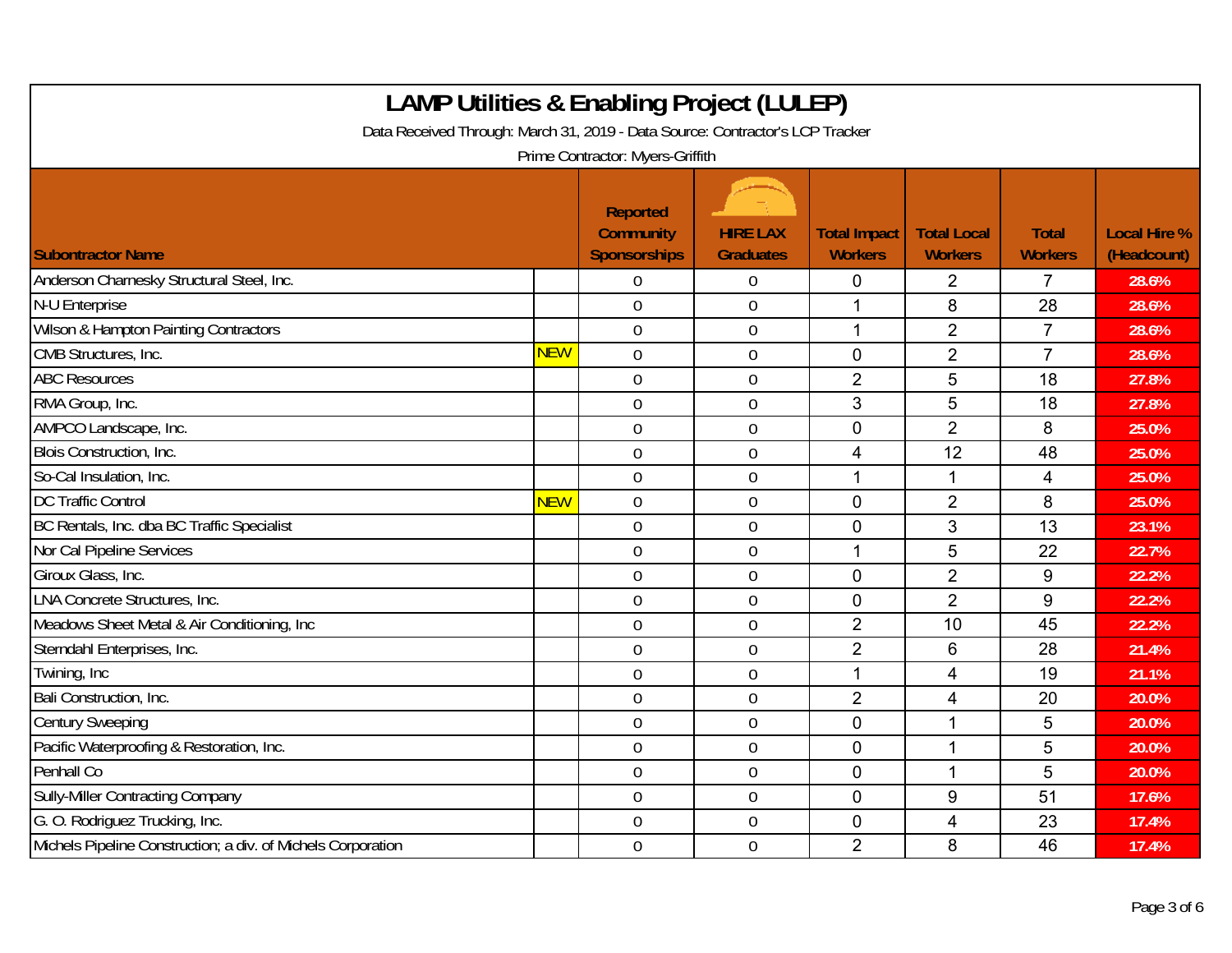| <b>LAMP Utilities &amp; Enabling Project (LULEP)</b><br>Data Received Through: March 31, 2019 - Data Source: Contractor's LCP Tracker |                                                            |                                     |                                       |                                      |                                |                                    |
|---------------------------------------------------------------------------------------------------------------------------------------|------------------------------------------------------------|-------------------------------------|---------------------------------------|--------------------------------------|--------------------------------|------------------------------------|
|                                                                                                                                       | Prime Contractor: Myers-Griffith                           |                                     |                                       |                                      |                                |                                    |
| <b>Subontractor Name</b>                                                                                                              | <b>Reported</b><br><b>Community</b><br><b>Sponsorships</b> | <b>HIRE LAX</b><br><b>Graduates</b> | <b>Total Impact</b><br><b>Workers</b> | <b>Total Local</b><br><b>Workers</b> | <b>Total</b><br><b>Workers</b> | <b>Local Hire %</b><br>(Headcount) |
| Cosco Fire Protection, Inc.                                                                                                           | $\mathbf 0$                                                | 0                                   | $\mathbf 0$                           | 3                                    | 18                             | 16.7%                              |
| <b>Granstrom Masonry Inc</b>                                                                                                          | $\overline{0}$                                             | $\mathbf 0$                         | $\mathbf 0$                           | 1                                    | $6\phantom{1}$                 | 16.7%                              |
| Los Angeles Signal Construction, Inc.                                                                                                 | $\mathbf 0$                                                | $\boldsymbol{0}$                    | $\mathbf 0$                           | 1                                    | $6\phantom{1}$                 | 16.7%                              |
| Southcoast Acoustical Interiors, Inc.                                                                                                 | $\mathbf 0$                                                | $\mathbf 0$                         | $\mathbf 0$                           | 3                                    | 18                             | 16.7%                              |
| Util-Locate                                                                                                                           | $\mathbf 0$                                                | $\overline{0}$                      | 1                                     | $\mathbf{1}$                         | 6                              | 16.7%                              |
| Zefiro Corporation                                                                                                                    | $\overline{0}$                                             | $\boldsymbol{0}$                    | 1                                     | 5                                    | 34                             | 14.7%                              |
| Crosstown Electrical & Data, Inc.                                                                                                     | $\overline{0}$                                             | $\mathbf 0$                         | $\mathbf 0$                           | 1                                    | $\overline{7}$                 | 14.3%                              |
| <b>DRS Rebar Inc</b>                                                                                                                  | $\mathbf 0$                                                | 0                                   | $\mathbf 0$                           | 1                                    | $\overline{7}$                 | 14.3%                              |
| G&F Concrete Cutting, Inc.                                                                                                            | $\mathbf 0$                                                | $\boldsymbol{0}$                    | $\mathbf 0$                           | $\overline{2}$                       | 14                             | 14.3%                              |
| Mike Hixson Backhoe Service, Inc.                                                                                                     | $\boldsymbol{0}$                                           | $\boldsymbol{0}$                    | $\mathbf 0$                           | $\mathbf{1}$                         | $\overline{7}$                 | 14.3%                              |
| 2R Drilling, Inc.                                                                                                                     | $\overline{0}$                                             | $\mathbf 0$                         | 1                                     | $\mathbf 1$                          | 8                              | 12.5%                              |
| Ferreira Construction Co. Inc.                                                                                                        | $\mathbf 0$                                                | $\mathbf 0$                         | 1                                     | 5                                    | 42                             | 11.9%                              |
| Crane Rental Service, Inc.                                                                                                            | $\mathbf 0$                                                | $\mathbf 0$                         | 1                                     | $\mathbf 1$                          | 9                              | 11.1%                              |
| R.J. Lalonde, Inc.                                                                                                                    | $\overline{0}$                                             | $\boldsymbol{0}$                    | 1                                     | $\mathbf 1$                          | 9                              | 11.1%                              |
| Badger Daylighting Corp.                                                                                                              | $\mathbf 0$                                                | $\boldsymbol{0}$                    | 1                                     | 3                                    | 28                             | 10.7%                              |
| All American Asphalt                                                                                                                  | $\boldsymbol{0}$                                           | $\mathbf 0$                         | 1                                     | 6                                    | 59                             | 10.2%                              |
| Asphalt, Fabric & Engineering, Inc.                                                                                                   | $\overline{0}$                                             | 0                                   | $\mathbf{0}$                          | $\overline{0}$                       | 3                              | 0.0%                               |
| Ayala Boring Inc                                                                                                                      | $\mathbf 0$                                                | $\mathbf 0$                         | $\overline{0}$                        | $\Omega$                             | $\overline{4}$                 | 0.0%                               |
| C Below Inc                                                                                                                           | $\overline{0}$                                             | $\overline{0}$                      | $\mathbf 0$                           | $\overline{0}$                       | 12                             | 0.0%                               |
| C.M. Peich, Inc.                                                                                                                      | $\overline{0}$                                             | 0                                   | $\mathbf 0$                           | $\overline{0}$                       | 5                              | 0.0%                               |
| Calmex Engineering, Inc.                                                                                                              | $\mathbf 0$                                                | $\boldsymbol{0}$                    | $\mathbf 0$                           | $\overline{0}$                       | 1                              | 0.0%                               |
| CGO Construction Company, Inc.                                                                                                        | $\boldsymbol{0}$                                           | $\boldsymbol{0}$                    | $\mathbf 0$                           | 0                                    | $\mathfrak{S}$                 | 0.0%                               |
| Cindy Trump, Inc., DBA Lindys Cold Planing                                                                                            | $\overline{0}$                                             | $\mathbf 0$                         | $\mathbf 0$                           | $\overline{0}$                       | 6                              | 0.0%                               |
| Commercial Scaffolding of CA, Inc.                                                                                                    | $\mathbf 0$                                                | $\mathbf 0$                         | $\mathbf 0$                           | $\overline{0}$                       | $\overline{4}$                 | 0.0%                               |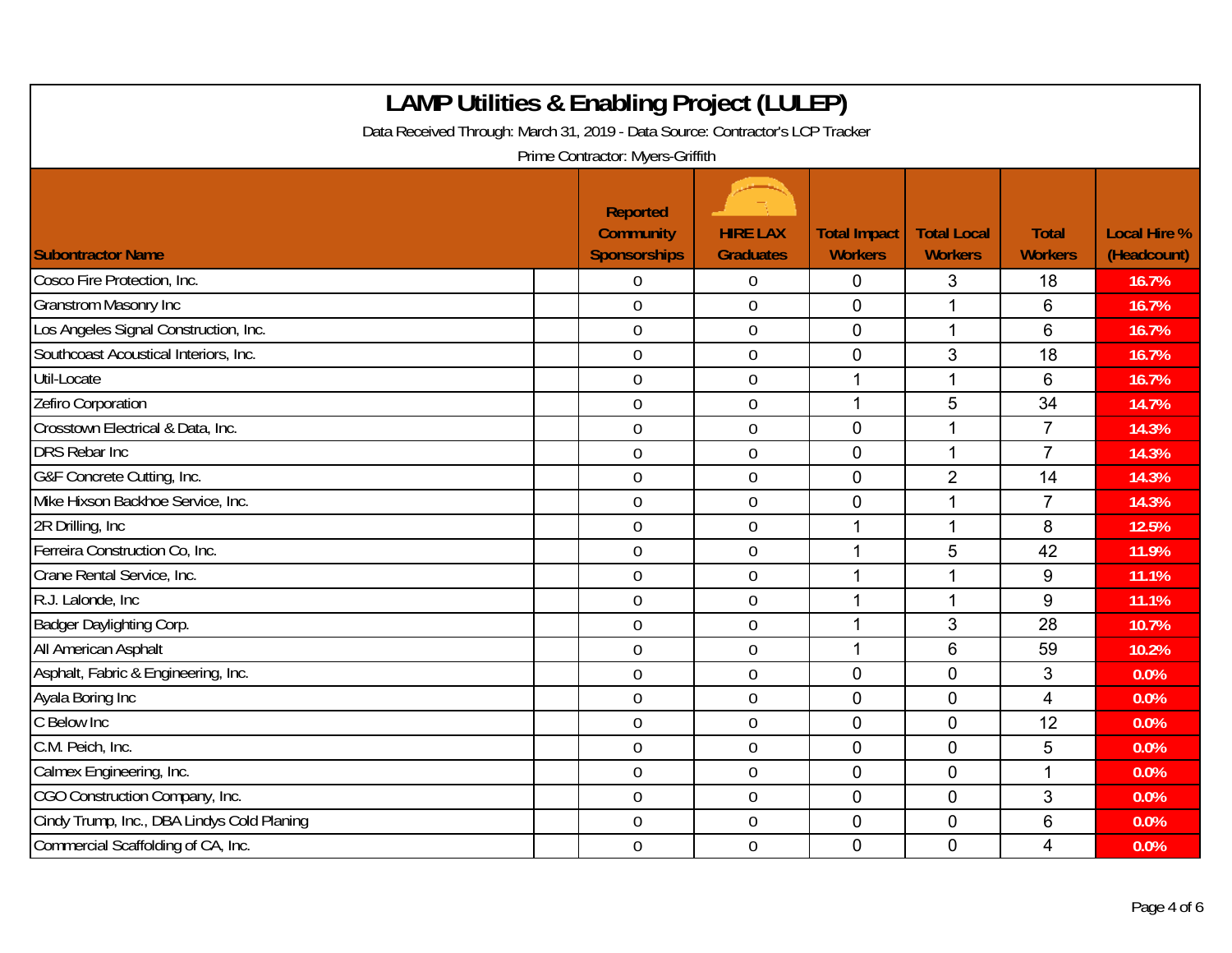| <b>LAMP Utilities &amp; Enabling Project (LULEP)</b><br>Data Received Through: March 31, 2019 - Data Source: Contractor's LCP Tracker |                                                                                                |                                     |                                       |                                      |                                |                                    |
|---------------------------------------------------------------------------------------------------------------------------------------|------------------------------------------------------------------------------------------------|-------------------------------------|---------------------------------------|--------------------------------------|--------------------------------|------------------------------------|
| <b>Subontractor Name</b>                                                                                                              | Prime Contractor: Myers-Griffith<br><b>Reported</b><br><b>Community</b><br><b>Sponsorships</b> | <b>HIRE LAX</b><br><b>Graduates</b> | <b>Total Impact</b><br><b>Workers</b> | <b>Total Local</b><br><b>Workers</b> | <b>Total</b><br><b>Workers</b> | <b>Local Hire %</b><br>(Headcount) |
| <b>Connor Concrete Cutting and Coring</b>                                                                                             | $\mathbf 0$                                                                                    | 0                                   | $\mathbf 0$                           | $\overline{0}$                       | 8                              | 0.0%                               |
| Cornerstone Demolition Corp.                                                                                                          | $\mathbf 0$                                                                                    | $\mathbf 0$                         | $\mathbf 0$                           | $\overline{0}$                       | $\overline{4}$                 | 0.0%                               |
| Dayton Certified Welding, Inc.                                                                                                        | $\overline{0}$                                                                                 | $\overline{0}$                      | $\overline{0}$                        | $\overline{0}$                       | $\overline{2}$                 | 0.0%                               |
| DeepScan, Inc.                                                                                                                        | $\overline{0}$                                                                                 | $\mathbf 0$                         | $\mathbf{0}$                          | $\Omega$                             | $\overline{4}$                 | 0.0%                               |
| DJS General Contracting, Inc.                                                                                                         | $\overline{0}$                                                                                 | 0                                   | $\overline{0}$                        | $\Omega$                             | 5                              | 0.0%                               |
| Fine Grade Equipment, Inc.                                                                                                            | $\mathbf 0$                                                                                    | $\mathbf 0$                         | $\mathbf 0$                           | $\overline{0}$                       | 6                              | 0.0%                               |
| Gregg Drilling & Testing, Inc.                                                                                                        | $\mathbf 0$                                                                                    | $\mathbf 0$                         | $\mathbf 0$                           | 0                                    | 5                              | 0.0%                               |
| H.D. Construction Equipment, Inc.                                                                                                     | $\overline{0}$                                                                                 | $\overline{0}$                      | $\overline{0}$                        | $\Omega$                             | $\overline{7}$                 | 0.0%                               |
| <b>Hydraulic Cranes LLC</b>                                                                                                           | $\overline{0}$                                                                                 | $\mathbf 0$                         | $\mathbf 0$                           | $\mathbf 0$                          | 1                              | 0.0%                               |
| Jim Painter Controls, Inc.                                                                                                            | $\overline{0}$                                                                                 | $\overline{0}$                      | $\overline{0}$                        | $\Omega$                             | 1                              | 0.0%                               |
| <b>Johnson's Tree Service</b>                                                                                                         | $\mathbf 0$                                                                                    | $0\,$                               | $\mathbf 0$                           | $\overline{0}$                       | $\overline{2}$                 | 0.0%                               |
| Lucas Builders, Inc.                                                                                                                  | $\mathbf 0$                                                                                    | $\overline{0}$                      | $\mathbf 0$                           | $\overline{0}$                       | 8                              | 0.0%                               |
| Newman Backhoe Service, Inc.                                                                                                          | $\overline{0}$                                                                                 | $\overline{0}$                      | $\overline{0}$                        | $\mathbf 0$                          | 6                              | 0.0%                               |
| <b>Pavement Recycling Systems</b>                                                                                                     | $\overline{0}$                                                                                 | 0                                   | $\mathbf{0}$                          | $\mathbf{0}$                         | 10                             | 0.0%                               |
| PCI                                                                                                                                   | $\overline{0}$                                                                                 | 0                                   | $\overline{0}$                        | $\mathbf 0$                          | 21                             | 0.0%                               |
| Pre-Con                                                                                                                               | $\mathbf 0$                                                                                    | $0\,$                               | $\mathbf 0$                           | $\mathbf 0$                          | 3                              | 0.0%                               |
| Site Solution Services, Inc.                                                                                                          | $\mathbf 0$                                                                                    | $\mathbf 0$                         | $\mathbf 0$                           | $\overline{0}$                       | 1                              | 0.0%                               |
| <b>Skaggs Concrete Cutting Inc</b>                                                                                                    | $\mathbf 0$                                                                                    | 0                                   | $\mathbf 0$                           | $\mathbf 0$                          | 1                              | 0.0%                               |
| Telfer Pavement Technologies, LLC                                                                                                     | $\overline{0}$                                                                                 | $\overline{0}$                      | $\mathbf{0}$                          | $\mathbf{0}$                         | 10                             | 0.0%                               |
| Torrent Resources CA, Inc.                                                                                                            | $\overline{0}$                                                                                 | 0                                   | $\mathbf 0$                           | $\overline{0}$                       | $6\phantom{1}$                 | 0.0%                               |
| Traffic Management Inc.                                                                                                               | $\overline{0}$                                                                                 | $\boldsymbol{0}$                    | $\mathbf{0}$                          | $\Omega$                             | $\overline{2}$                 | 0.0%                               |
| V&E Tree Service, Inc.                                                                                                                | $\mathbf 0$                                                                                    | 0                                   | $\mathbf{0}$                          | $\overline{0}$                       | 5                              | 0.0%                               |
|                                                                                                                                       | 5                                                                                              | 3                                   | 116                                   | 552                                  | 1915                           | 28.8%                              |